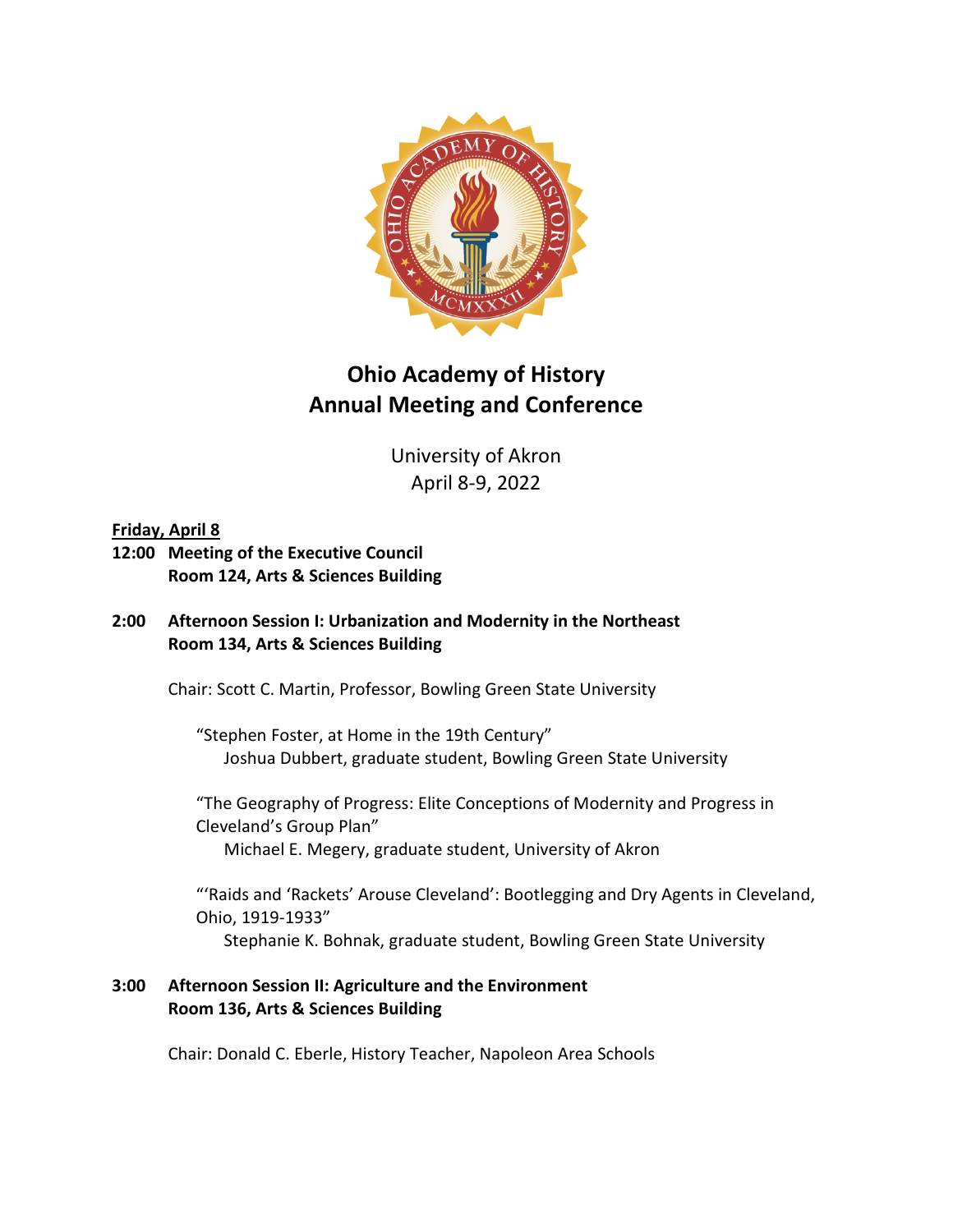"That Bewitching Vegetable: White Burley Tobacco Cultivation and Culture in 19th Century Southern Ohio"

Alexandra J. Gagyi, graduate student, Bowling Green University

"CAFOs and Inter-Being Collaboration: The Case of the Dairy Industry" Ives Hartman, graduate student, The Ohio State University

"Part of the Solution or Causing Pollution?: Changes in Earth Day Practices at Bowling Green State University" Madison E. Smith, graduate student, Bowling Green State University

## **Afternoon Session III: The United States in the Twentieth Century Room 137, Arts & Sciences Building**

Chair: Benjamin P. Greene, Associate Professor, Bowling Green State University

"Ohio Members of Presidential Cabinets, 1904-1975" Philip A. Grant, Jr., Professor, Pace University

"'All Blood Runs Red': Triple Nickle Paratroopers Jump Start Integration" Robert F. Williams, graduate student, The Ohio State University

"Cold War Crossroads: Ike, the Middle East, and the Eisenhower Doctrine" Chris Blubaugh, Visiting Instructor, Ohio Dominican University

### **7:00 Plenary Session: Distinguished Historian Address Room 107, Arts & Sciences Building**

"Emperor Charles V and Me: From Documents to Digits" Geoffrey Parker, Distinguished University Professor and Andreas Dorpalen Professor, The Ohio State University

# **8:00 Reception Atrium, Arts & Sciences Building**

### **Saturday, April 9**

# **9:00** [virtual] **Morning Session I: Challenges in South Asian History Room 134, Arts & Sciences Building**

Chair: Dr. Haimanti Roy, Associate Professor, University of Dayton

"Trust Against Mistrust: Predatory Networks in the Seventeenth Century Bengal Delta"

Subham China, graduate student, University of Hyderabad, India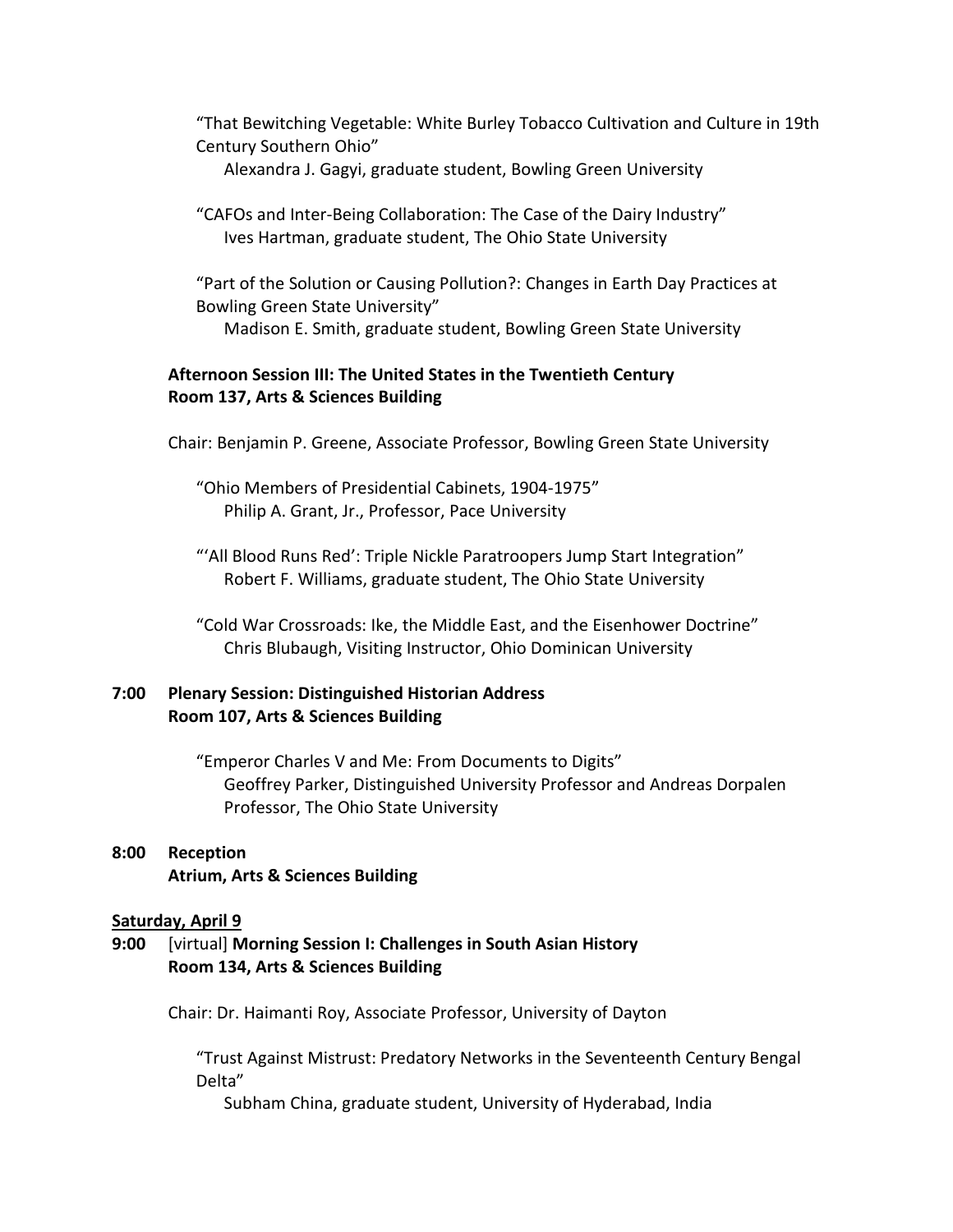- "Colonial Migration in the Global South and Some Challenges in Archival Records" Gazi Mizanur Rahman, Part-time Faculty, University of Liberal Arts Bangladesh (ULAB) and North South University (NSU)
- "Eat, Pray, Love: Exploring the Everyday Reconstructions of Hindu Nationalism" Sanchita Srivastava, Junior Project Fellow, National Council of Educational Research and Training (India)

## **Morning Session II: History through Popular Culture Room 136, Arts & Sciences Building**

Chair: Donna M. DeBlasio, Professor Emerita, Youngstown State University

"Look Who's Mixed Up in the Oil Inquiry Now: Teapot Dome in the *Mutt and Jeff*  Comic Strip"

Donald C. Eberle, History Teacher, Napoleon Area Schools

"Chinese Popular Culture and the Sino-Vietnamese Conflict" Lei Wang, graduate student, The University of Toledo

## **10:45 Morning Session III: Race and Conflict in Early America Room 137, Arts & Sciences Building**

Chair: Robert Waters, Associate Professor, Ohio Northern University

"The Intersections of Race, Rank and Gender in Seventeenth Century Virginia: Elizabeth Key and her Twisted Path to Freedom" Martha I. Pallante, Darling Professor of History, Youngstown State University

"Blaming 'Turbulent Spirits': Jamaica, New York, and the Imperial Narrative of Factiousness"

Winston S. Hill, Lecturer, Yale University

"Wayne, Wilkinson, and the Struggle for Command in the Northwest Indian War" Michael H. Taint, independent historian

## **Morning Session IV: Dealing with Disease in the 19th Century Room 139, Arts & Sciences Building**

Chair: David Strittmatter, Assistant Professor, Ohio Northern University

"Layer of the Dead: Death and Disease in Nineteenth Century Geauga County" Molly Sergi, Professor, Kent State University, Geauga